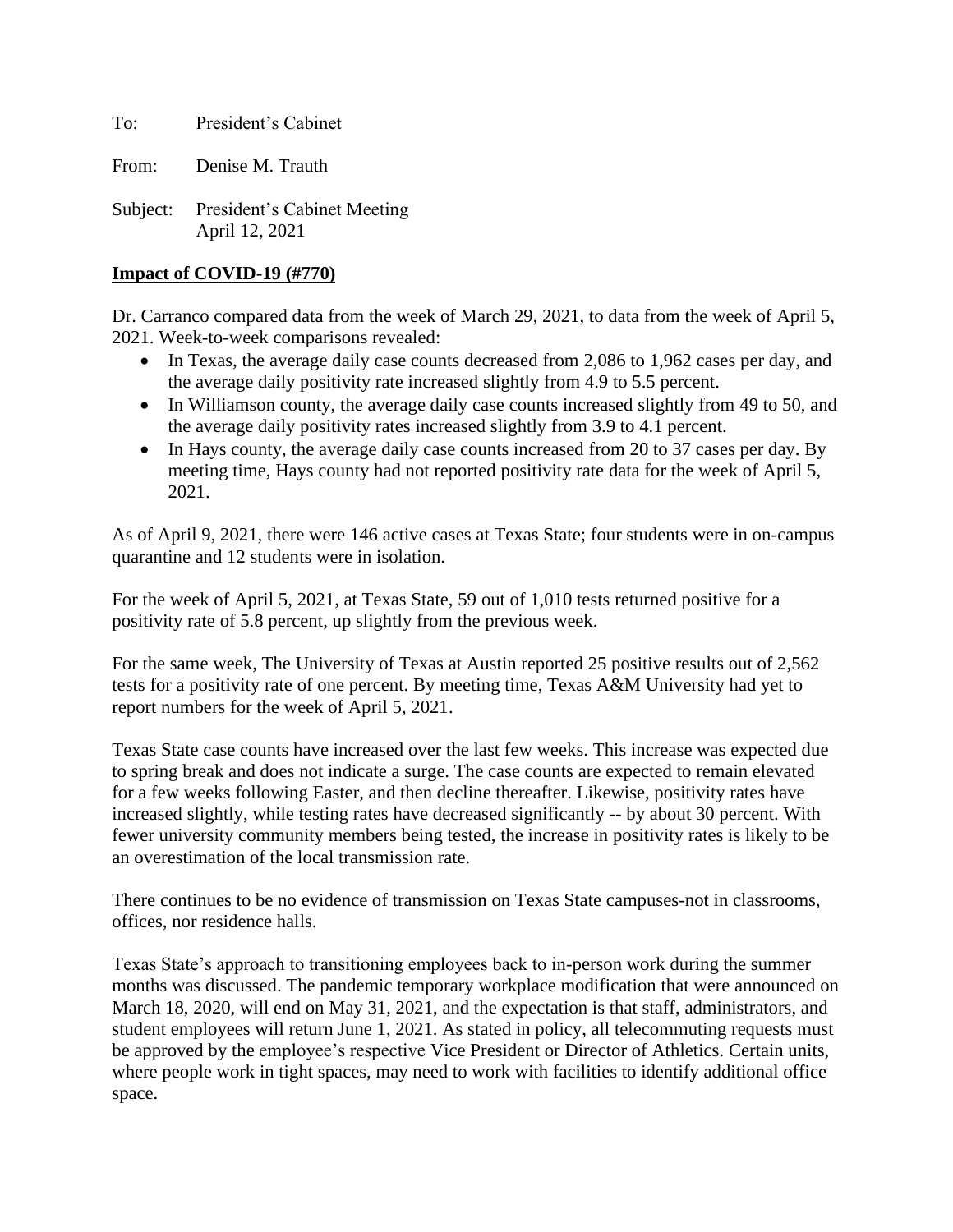The decision to return staff and administrators, who have been working at home, to in-person work was made based on several factors:

- Preparing for the majority of students to return to campuses in fall will take a lot of preparation and work that must begin in early summer.
- Transmission levels are lower.
- Adults have an opportunity to be fully vaccinated prior to June 1, 2021.
- The health and safety measures, including face coverings, physical distancing, and room capacity restrictions, remain in effect.

For fall 2021, the current plan is for room capacity to be set at 100 percent.

To prepare for the summer and fall semesters, two President's Cabinet Retreats have been scheduled for April 16, 2021, and May 11, 2021.

Dr. Carranco provided Cabinet members with a vaccination update. To date, 4,245 students, faculty, and staff have been vaccinated during university vaccination events. On April 13, 2021, about another 1,500 will be vaccinated, bringing the total to nearly 6,000. Weekly events to vaccinate about 1,500 to 1,800 community members per week are planned for the end of the semester. This number may change, however, as the demand for the vaccine is tailing off. During the summer months, weekly vaccination events for 200 to 300 community members are likely to be scheduled.

Dr. Carranco attempted to identity a third party vendor to disseminate the vaccine on the Round Rock Campus, to no avail. Thus, the Student Health Center staff on the San Marcos Campus will travel to the Round Rock Campus during the week of April 19, 2021, to deliver about 300 doses.

Dr. Carranco has been discussing with Hays county the possibility of hosting a joint event on the San Marcos Campus on April 22, 2021.

Messaging encouraging the community members to get vaccinated will include its benefits. For example, those who get vaccinated:

- Are less likely to get seriously ill or die from COVID-19.
- Are able to visit with others who are fully vaccinated without masking or physically distancing.
- If exposed to a positive case, do not have to test or quarantine unless they are symptomatic.
- Do not have to miss class, practice, or work if exposed to a positive case.
- Do not have to test before or after domestic travel.
- Do not have to quarantine after domestic or international travel.
- Do not have to test before international travel unless required by the destination country.
- Are less likely to spread infection to others.

Strategies to overcoming the cultural barriers to the vaccine were discussed.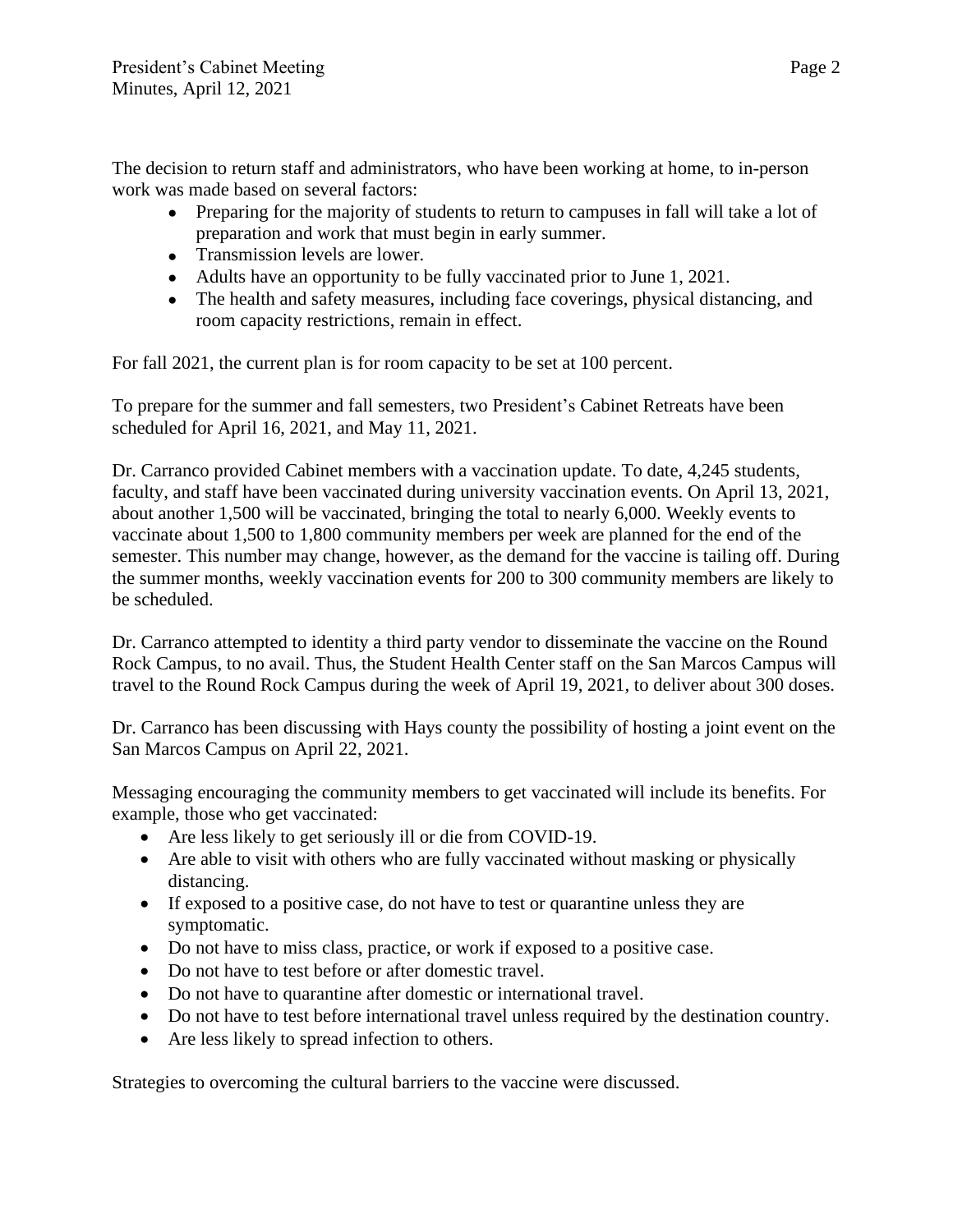Dr. Lloyd and guest Dr. Mary Ellen Cavitt discussed the COVID-19 safety protocol for overnight camps in light of Governor Greg Abbott's Executive Order No. GA-35 relating to COVID-19 vaccines and the protection of Texans' private health information. Texas State cannot require students, faculty, or staff to get vaccinated nor to produce evidence of a negative PCR test. Summer camp safety protocols will be revised accordingly.

The safety protocol for summer camps was amended to allow meal service options in addition to boxed meals and wrapped snacks. Chartwells Dining follows strict protocols to ensure that meals are served in a safe manner. Cabinet approved serving campers their meals cafeteria-style.

Dr. Hernandez discussed the Department of Housing and Residential Life's spring move out schedule and the summer health and safety guidelines. Given the low number of students expected to live in on-campus housing during the summer terms, one floor of a residence hall will be reserved for isolation and quarantine.

## **Inclusion and Diversity (#747)**

Dr. Silva initiated the discussion on the final selection from recommendations submitted by the Texas State University Naming Task Force. In the spirit of inclusiveness and celebration and recognizing the significant contributions to Texas State of distinguished individuals from the Hispanic/Latinx and Black communities, the Task Force was created in fall 2020 to rename two residence halls on the San Marcos Campus and name two streets on the Round Rock Campus. The process was inclusive, engaging the university and surrounding communities. Approximately 40 nominations were received by the Task Force. Two subcommittees conducted interviews with individuals that provided nominations. The full Task Force then reviewed and scored each applicant using a Task Force-constructed matrix and the scores were calculated. Four Black nominees and five Hispanic/Latinx nominees were advanced to the Council for Inclusive Excellence for review and feedback. The nominees were then forwarded to the President's Cabinet who reviewed the nominees and endorsed the following:

- Renaming San Gabriel Hall to Maria Elena Zamora O'Shea Hall, after Maria Elena Zamora O'Shea, who was the first known Latinx student to integrate Texas State in 1906.
- Renaming Angelina Hall to First Five Freedom Hall after Dana Jean Smith, Helen Jackson Franks, Georgia Hoodye Cheatham, Gloria Odoms Powell, and Mabeleen Washington Wozniak, who were the first black students to integrate Texas State in 1963.
- Naming one of the unnamed roads on the Round Rock Campus -- Adolfo Barrera Drive - after Dr. Adolfo "Sonny" Barrera for his work in the broad area of multicultural programming.
- Naming one of the unnamed roads on the Round Rock Campus -- Elvin Holt Drive after Dr. Elvin Holt, the first black professor in the Department of English, for his work in the broad area of multicultural curriculum development.

Mr. Algoe will prepare motions to be taken to the May 2021 TSUS Board of Regents meeting.

## **President's Update (#556)**